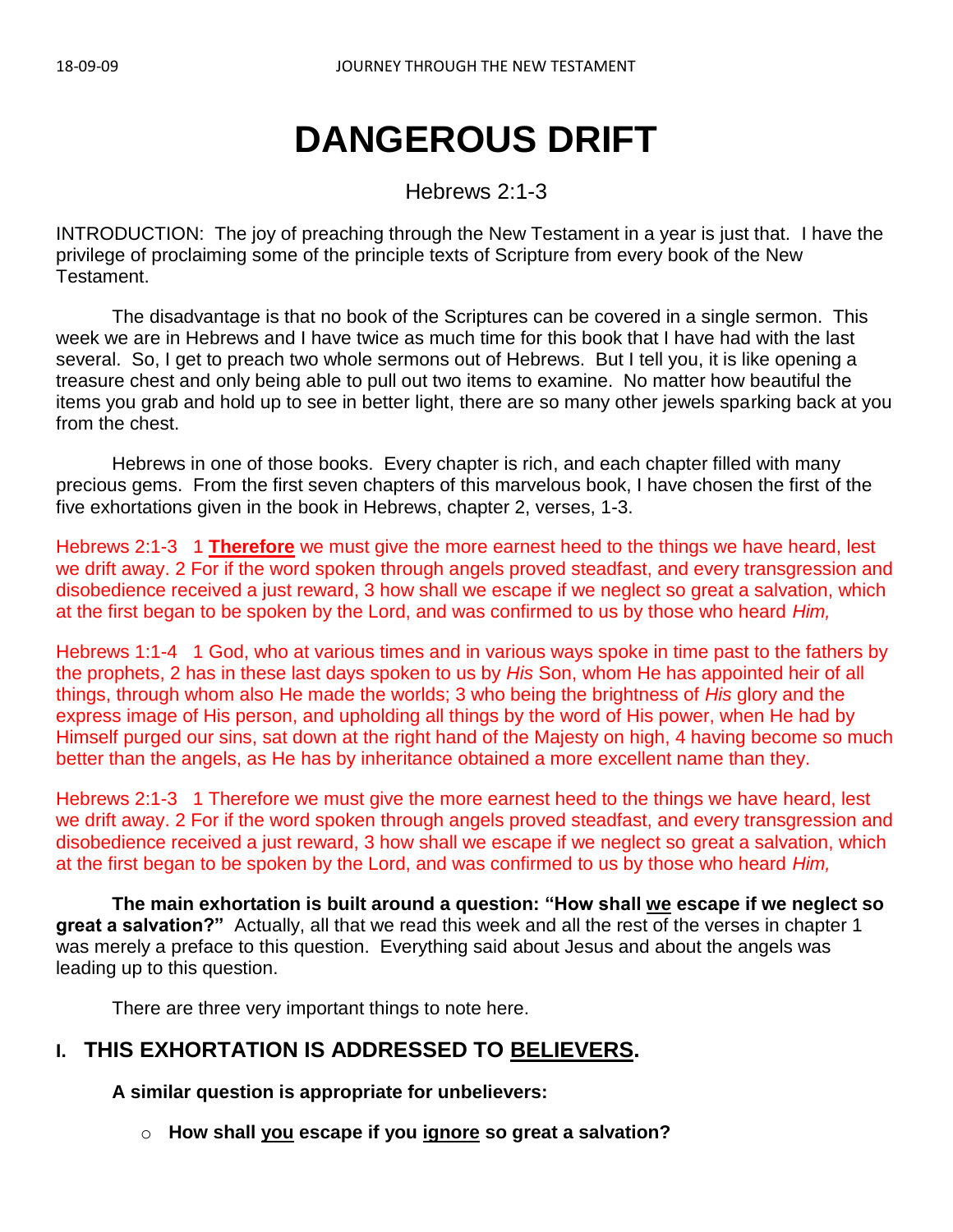o **How shall you escape if you reject so great a salvation?**

**But that is not the question here. The question the writer poses to us is** 

- o **How shall we escape if we neglect so great a salvation?"**
- **A. The author of the epistle says, "God has spoken to us (the writer and the recipients) by His Son."**

Hebrews1:1-2 God … has in these last days spoken to **us** by *His* Son, …

**B. The "we" and "us" in 2:1-3 (six times) includes the author of the epistle who is unquestionably a believer.**

Hebrews 2:1-3 1 Therefore **we** must give the more earnest heed to the things **we** have heard, lest **we** drift away. 2 For if the word spoken through angels proved steadfast, and every transgression and disobedience received a just reward, 3 how shall **we** escape if **we** neglect so great a salvation, which at the first began to be spoken by the Lord, and was confirmed to **us** by those who heard *Him,*

**C. The Holy Spirit clearly inspires the saved human author of the book of Hebrews to ask his fellow believers in the Lord Jesus Christ,**

#### **"How shall we escape if we neglect so great a salvation?"**

Dear brother and sister in the Lord, this question is for us.

This exhortation is for us!

## **II. HOW CAN BELIEVERS NEGLECT THEIR SALVATION?**

#### **By drifting away from what our Savior taught us.**

Hebrews 2:1 Therefore we must give the more earnest heed to the things we have heard, lest we **drift** away.

#### **The danger described is not intentionally disobeying, but carelessly drifting.**

The picture here is of Christians in a boat in the middle of the river of life. The warning is not about using the powerful engine of the Holy Spirit to motor us the wrong direction or to take us to the wrong destinations. The warning is about not using the motor at all. The warning is about not going any place purposefully or with power, but just drifting along wherever the currents of life carry us.

#### **A. In what ways do Christians sometimes drift away from what the Lord tells us in His Word?**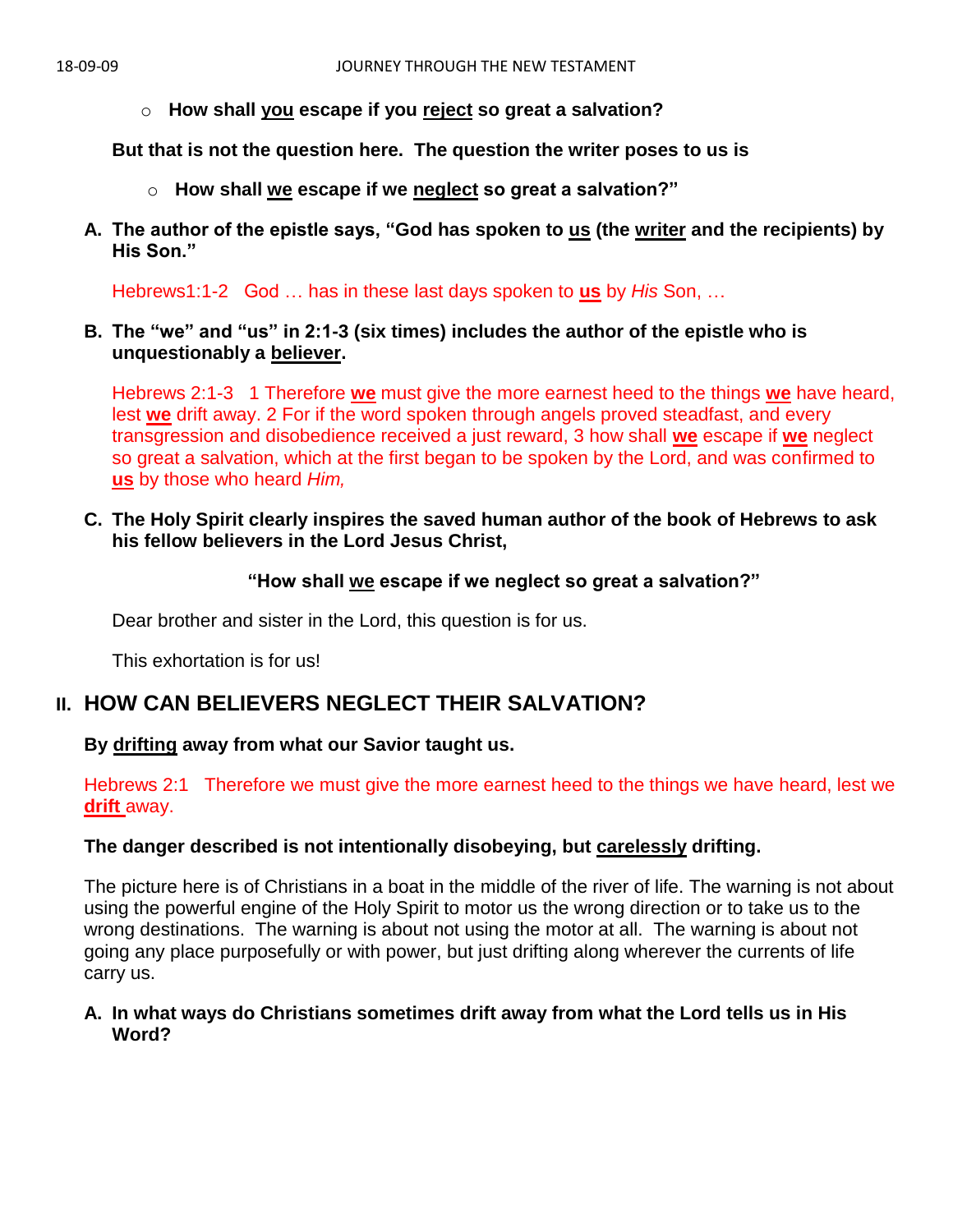**By drifting away from the reading, studying, and meditating upon the Scriptures.** 

**By drifting away from fellowship with God's people.** 

**By drifting away from witnessing.** 

**By drifting away from stewardship.**

**By drifting away from service to the Lord through His church.** 

#### **B. The place most churches and most Christians are in danger of drifting is in drifting away from the Great Commission.**

Matthew 28:19-20 19 Go therefore and make disciples of all the nations, baptizing them in the name of the Father and of the Son and of the Holy Spirit, 20 teaching them to observe all things that I have commanded you; and lo, I am with you always, *even* to the end of the age."

St. Andrew Baptist Church, I commend you. And what is more important than that by far is that I am confident that the Lord commends you. As to the church at Philadelphia, the Living Lord says to us, "I know your works."

Let me tell you some of the reasons I commend you and reasons I believe the Lord commends you.

- You **fed the hungry and clothed the poor of Bay County** five days a week all year.
- You **provided** our neediest citizens with **free medical care and prescriptions**.
- You **helped pregnant women and young mothers** who needed help and someone to care.
- And while you did all of that, last year you **led 263** of them **to faith in the Lord Jesus** Christ, and some of them are active in our own church today.
- St. Andrew Baptist, you **presented the** greatest story ever told, the story of our Lord Jesus Christ, with a clear presentation of the gospel to around 5,000 people through our **Panama City Passion Play**. You not only presented a Broadway quality presentation, you paid for it, so that it was a ticket free event to all who wanted to attend.
- Last year, you **were among the top 100 churches in Florida in giving to the Cooperative Program** out of our tithes and offerings.
- Through our Global Outreach you **gave over \$74,000 to Lottie Moon and Annie Armstrong** offerings for international and North American missions.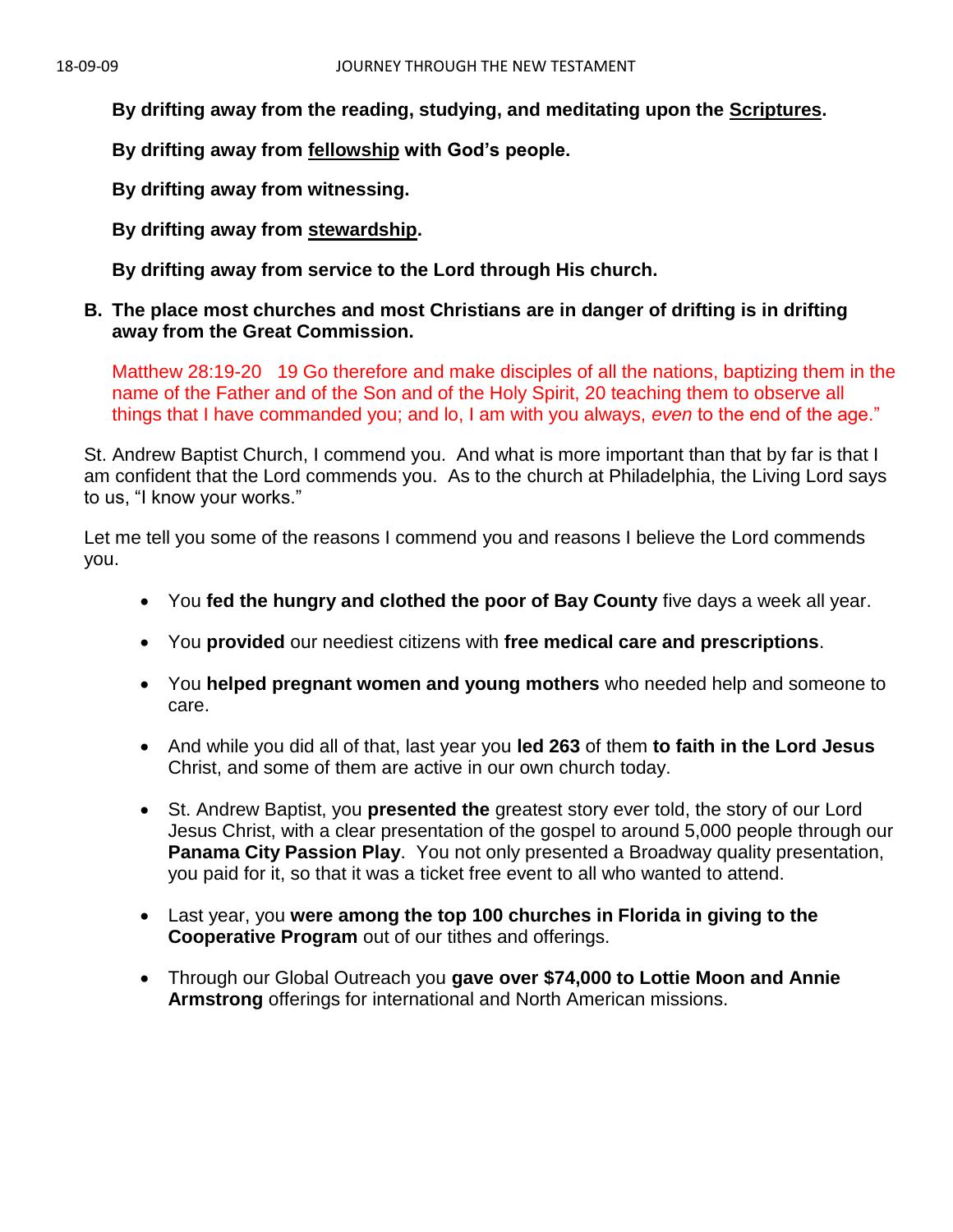- You **helped rebuild a church damaged by hurricane Harvey in Texas**.
- You **helped two churches in Baltimore and one in Portland** grow and develop, and this year, one of those churches is planting a brand new church themselves, and we helped them do that also.
- And while busy in your Jerusalem, Judea, and Samaria, you did not forget the ends of the earth. You **discipled leaders among an unreached people group in Mexico.**
- You **strengthened one mother church and planted 2 new churches in Brazil** in places without an evangelical witness and helped train pastors and church planters without access to seminaries or Bible colleges.
- You **planted 3 churches in the African bush** in villages that had no worship but the worship of idols before your team came.
- In addition, **you helped build a new building to expand a Christian school in Ghana** that is not only discipling young African Christians, but is reaching young Muslim children and teens, and some of their parents, for Christ as well.
- You **led people to the Lord in India, helped train pastors and missionaries, and assisted in the rescue of trafficked women.**
- And **all of this you did empowered by the Holy Spirit, who worked in and through you**. And I think we ought to say a big Praise the Lord and give Him glory for great things He has done!

For all of this and more, St. Andrew Baptist Church, I commend you; and I am confident the Lord is pleased and honored by your Kingdom service.

But let me point out something about the doing of all these things: **St. Andrew Baptist did not do it by drifting. People were intentional!** 

- You prayed for it.
- You planned to do it.
- You prepared to do it.
- You paid to do it.
- And then by the grace and power of God, you did it!

None of this just happened because you or someone causally drifted by.

**But that does not mean that we are immune from drifting.** Drifting is a natural tendency, and we are all very much tempted by it. **We can be especially vulnerable to this temptation when we have been charging ahead at full steam in times past.** The devil makes it sound so good.

"Oh you deserve a break." "You need to slow down." "You need to take it easy."

That is not what we need. We need to hear and to heed the exhortation from the risen Christ that we read in our text this morning.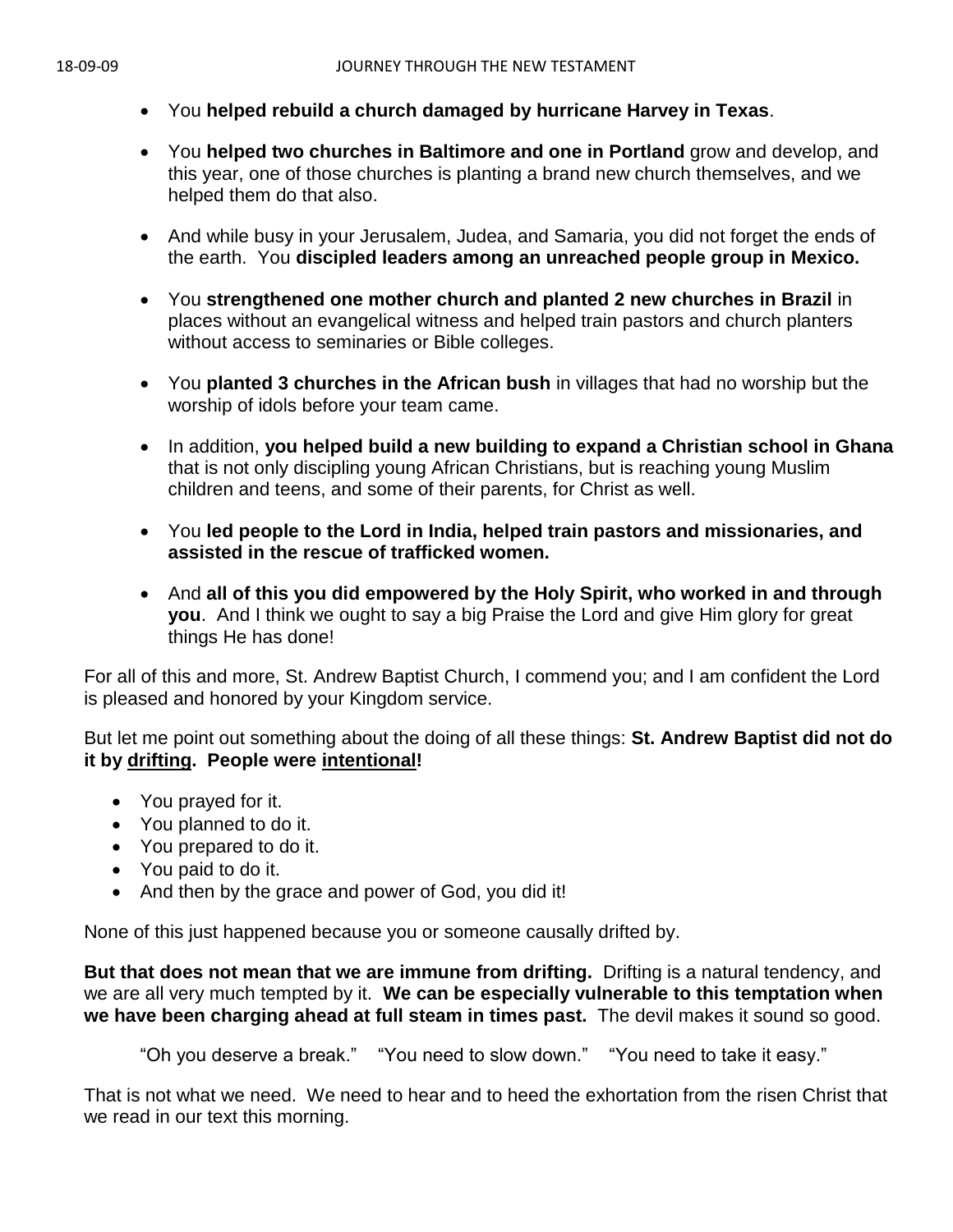Hebrews 2:1 Therefore we must **give the more earnest heed** to the things we have heard, lest we drift away.

Right now, in spite of the wondrous things God has done by His power in and through St. Andrew Baptist Church, **we are being tempted to drift away.**

- **From prayer** I will tell you church, I am concerned that some of our prayer times as a church family are some of our least attended meetings we have. And your staff and I keep occasionally changing the format of some of these prayer times in case that is the reason most of you do not come. But I am afraid that the format has little to do with it. I am afraid that the reason is that we are drifting from our conviction of the importance of prayer and the need for it in our personal lives and the life of our church.
- **From growing in the Lord** You know, none of us stay in the same place spiritually very long. Either we are growing in Christ or we are drifting away from His likeness.
- **From serving** As I just mentioned in an incomplete summary of what all you as a church are doing, there are a lot of opportunities to serve the Lord in connection with the ministries of our church, and no one can be a part of all of it. But everyone can be a part of some of it! And I am speaking to those of you who call St. Andrew Baptist home, but your service to the Lord takes little or none of your time and energy. If that is the case, you are drifting in neglect of the service of the Lord!
- **From giving** Oh, I don´t like this or that, so I will not give to the Lord.
- **From going** I've been before. Let somebody else go.

Are these five things some of what the Savior teaches us as His followers to do? We could all add to this list, but can we take anything away?

In which of those areas does the Spirit convict your heart right now that you are drifting?

- Is it one or all five?
- Is it one I have not mentioned, but is the clear teaching of our Lord?
- So today, **will you decide to quit drifting** and crank up the engine and let the Holy Spirit help you do what the Savior has taught you to do**?**
- **Will you quit neglecting** the wonderful salvation that Jesus has purchased for you on the cross**?**

If you have trusted Him, He has given you that salvation as a gift, by grace through faith. You cannot and do not earn that salvation by praying, growing, serving, giving, or going on mission.

But having received our glorious salvation from the Lord, will we not today give more earnest heed to these things we have heard from the Lord through His Word?

The last verse of our text asks How shall we escape if we **neglect** so great a salvation? Heb. 2:3